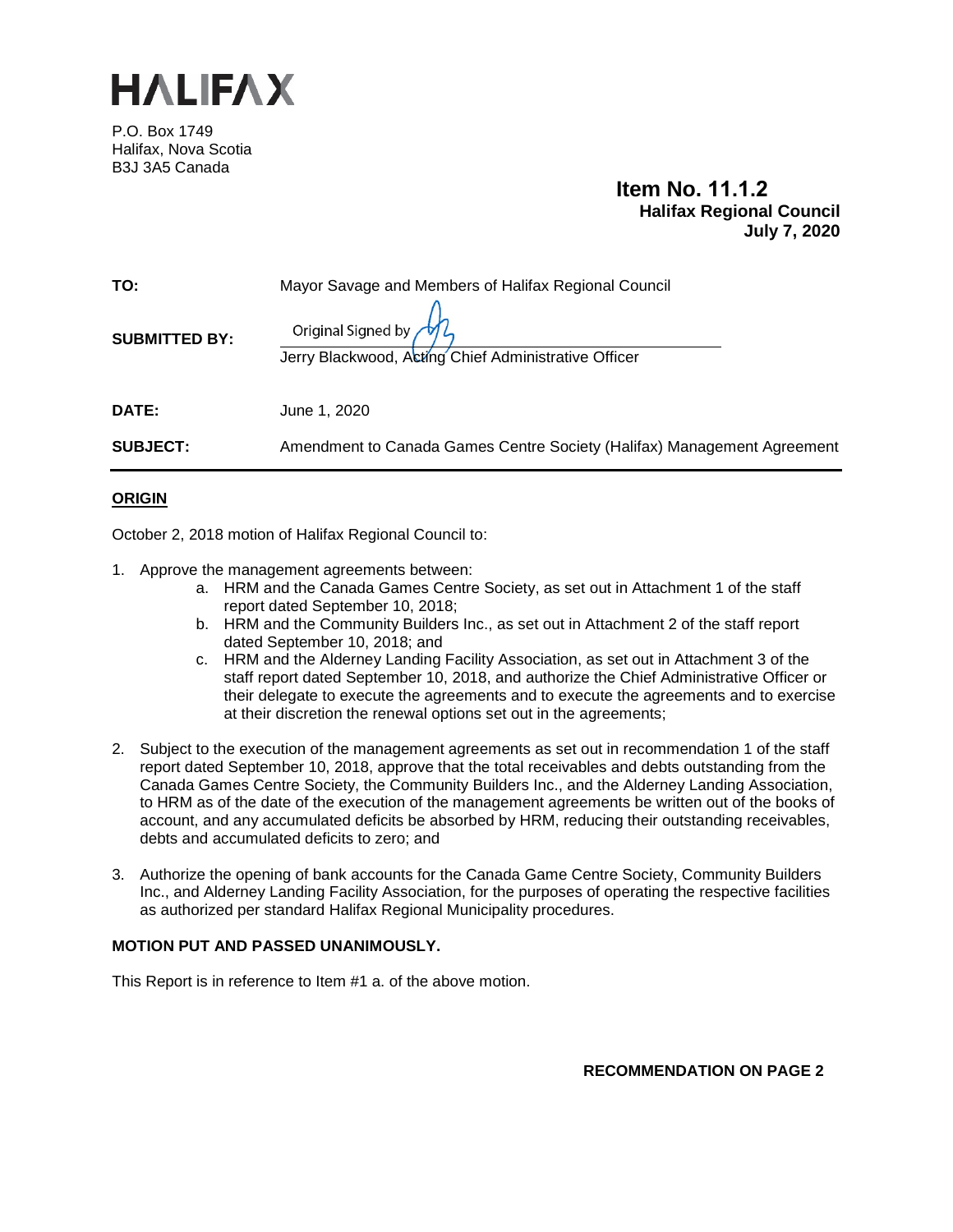## **LEGISLATIVE AUTHORITY**

 *Halifax Regional Municipality Charter*, S.N.S. 2008, c.39:

*Section 61 (3)* The property vested in the Municipality, absolutely, or in trust, is under the exclusive management and control of the Council, unless an Act of the Legislature provides otherwise.

*Section 75 (1): "*The Municipality may agree with any person for the provision of a service or a capital facility that the Municipality is authorized to provide."

*(2):* "An agreement made pursuant to subsection (1) may allow for the lease, operation or maintenance of the facility or provision of the service by a person…

*Section 79A (1)* Subject to subsections (2) to (4), the municipality may only spend money for municipal purposes if

- (a) The expenditure is included in the Municipality's operating budget or capital budget or is otherwise authorized by the Municipality;
- (b) The expenditure is in respect of an emergency under the Emergency Management Act; or
- (c) The expenditure is legally required to be paid.

### **RECOMMENDATION**

It is recommended that Halifax Regional Council:

- 1. Authorize the Chief Administrative Officer to negotiate and enter into an Agreement to Amend the Management Agreement with the Canada Games Centre Society, based on the key terms and conditions set out in Table 1 of the staff report dated June 1, 2020; and
- 2. Approve the expenditure of accumulated surplus funds by the Canada Games Centre Society for the operation of the Canada Games Centre, subject to the terms and conditions of the Management Agreement, as amended.

### **BACKGROUND**

The Canada Games Centre (CGC) is a key recreation, sport, and community facility in HRM. As one of HRM's Multi-District Facilities (MDF), the CGC provides active living opportunities as well as opportunities for sports training and competition. The main features of the facility include an aquatic centre, field house, running track, community and activity spaces, fitness centre, and dedicated leased space. The facility is managed on HRM's behalf by the Canada Games Center Society (Halifax) (CGCS), a not for profit society under a management agreement.

In October 2018, Regional Council unanimously approved a staff report recommending that Council direct and authorize the Chief Administrative Officer to execute a new management agreement with the CGC. The management agreement with CGC was entered into on January 7, 2019 and remains in effect. The agreement requires the CGC to transfer current accumulated surplus funds, and any future surpluses and existing reserves to the Multi-District Capital Reserve. Funds contributed to this reserve by a facility are allocated to that individual facility for future capital projects. The capital reserves offset the costs of maintaining facilities in a safe and functional manner and ensure the facilities are kept in a good state of repair. These reserves assist in delaying and mitigating high cost revitalization projects which will be required in future years. Planning and budgeting for facility capital work is conducted as part of the annual capital budget process. This process ensures that there is transparency and accountability through the HRM capital budgeting process with how the funds are spent at the individual facilities.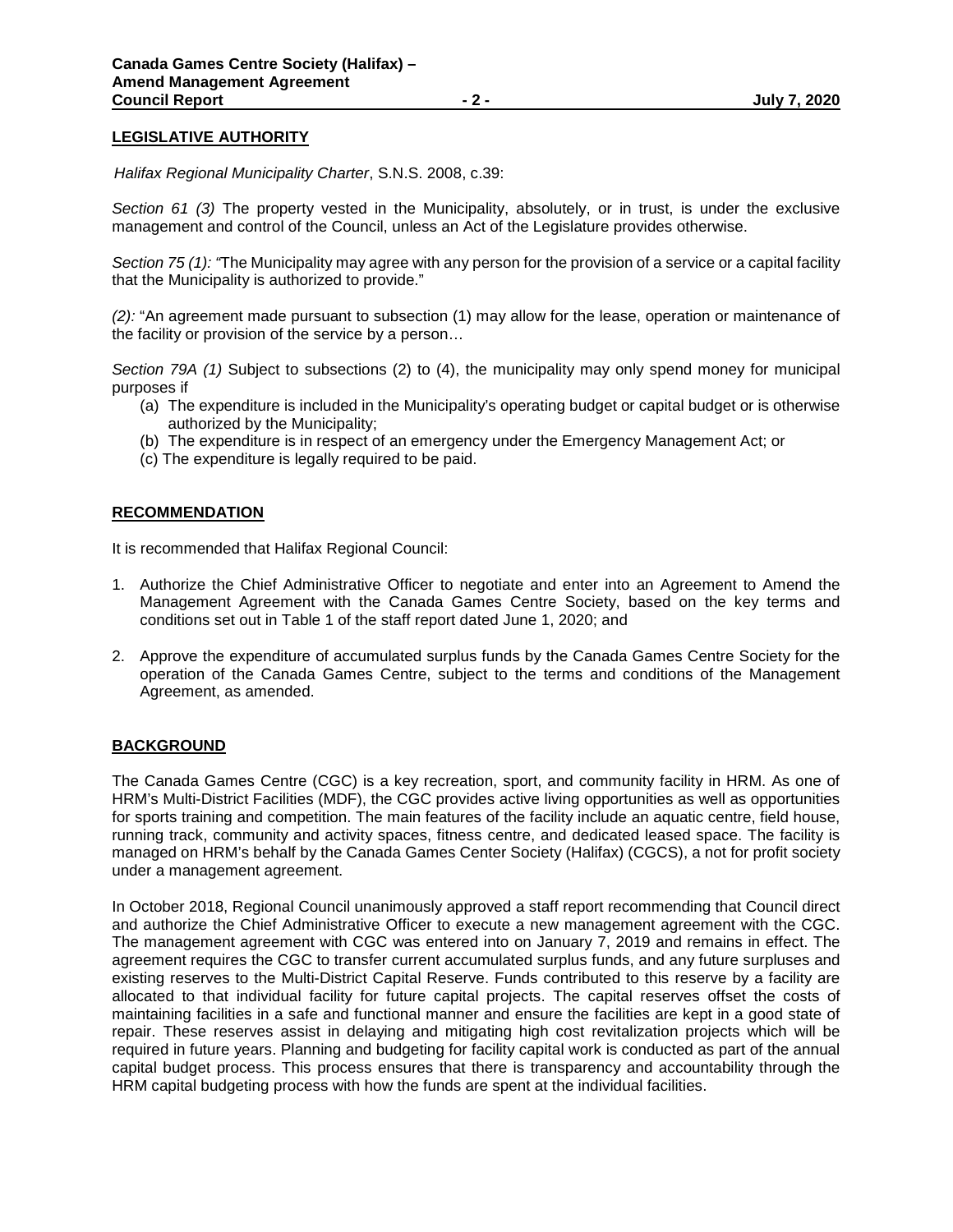## **DISCUSSION**

In response to the loss of program and tenant revenues due to COVID-19, CGC has implemented various cost saving measures to reduce expenditures including staff layoffs involving part time and casual staff, mirroring HRM's direction regarding staffing. Remaining staff continue to maintain core operating functions and also assist with ongoing HRM led capital projects involving the facility. Similar to all recreation facilities, the required closure of Canada Games Centre has resulted in a significant loss of revenue, while it continues to incur costs. This situation is resulting in significant cash flow constraints for CGC.

## **Financial Impact & Surplus Funds**

CGCS has operated the facility in a prudent and responsible manner, which resulted in the CGC having an accumulated surplus. To date, a total of \$286,335 has been transferred into the capital reserve and the amount remaining to be transferred is \$1,392,570.60 which is currently in an investment account. This is based on the 2018/19 audited financial statements and could now be higher as the audited financial statements have not been received for 2019/20,

The intent was to transfer the surplus funds to the capital reserve at the maturation of the investment account later this fiscal. However, with the impact of COVID-19, it is proposed that those funds be able to be allocated to offset the lost revenue and support the ongoing operation of the facility.

Staff are proposing that any remaining surplus be transferred to HRM no later than one hundred twenty (120) days following the end of the 2020-2021 fiscal year. That would allow CGC to utilize these funds to continue with their reduced operation for the rest of the fiscal year, rather than requiring the outstanding surplus be transferred to the capital reserve in 2020-21.

The use of the surplus funds is required as the CGC operating account has been utilized to pay necessary expenses through March, April and May while the facility has been closed. With a healthy surplus, CGC is in a position to be able to utilize the funds to support their currently reduced operations and pay other creditors, until such a time as their operations are restored and they have sufficient level of cash-on-hand to maintain operations. Typical operation of CGC requires approximately \$300K per month which includes staff, vendors, utility costs and all other operational costs associated with the operation of the facility.

CGC did not request a subsidy from Regional Council for the 2020-21 fiscal year as their proposed budget was able to be achieved using revenue. However, the closure of the facility due to COVID-19 has impacted the finances, in particular, current cash flow requirements. Providing access to the surplus funds does not necessarily mean that CGC will need expend all the funds however with the significant impact of COVID 19 revenue loses this may be required. Without the amendment to allow the use of these surplus funds, the CGC would require an unplanned operating subsidy for the 2020-2021 fiscal year. In addition, with the recent announcement allowing the re-opening of fitness centres and gyms, CGC will need access to these funds to be able to rehire staff prior to receiving new revenues.

Other partner facilities have also experienced financial challenges as a result of COVID-19. the short-term impact of those challenges have been offset by initial access to a portion of their requested subsidy funding. Council should be aware that the current fiscal circumstances as a result of COVID-19 may result in an operating subsidy request from CGC in 2020-2021 even with access to the above noted reserves. CGC, as well as many other board operated facilities, will probably end the budget year 2021 in a deficit position as a result of significant revenue losses.

### **Amendments to Management Agreement**

The management agreement allows the board to request a subsidy if required from HRM, during the budget and business planning process. As noted, the CGC had not requested, nor required, an operating subsidy from the municipality prior to the impact of COVID-19. Allowing CGC to utilize funds that would otherwise be transferred to HRM for their accumulated surplus will provide CGC with the operating cash flow without a separate request for an operating subsidy from HRM . Due to the factors mentioned above, CGC has an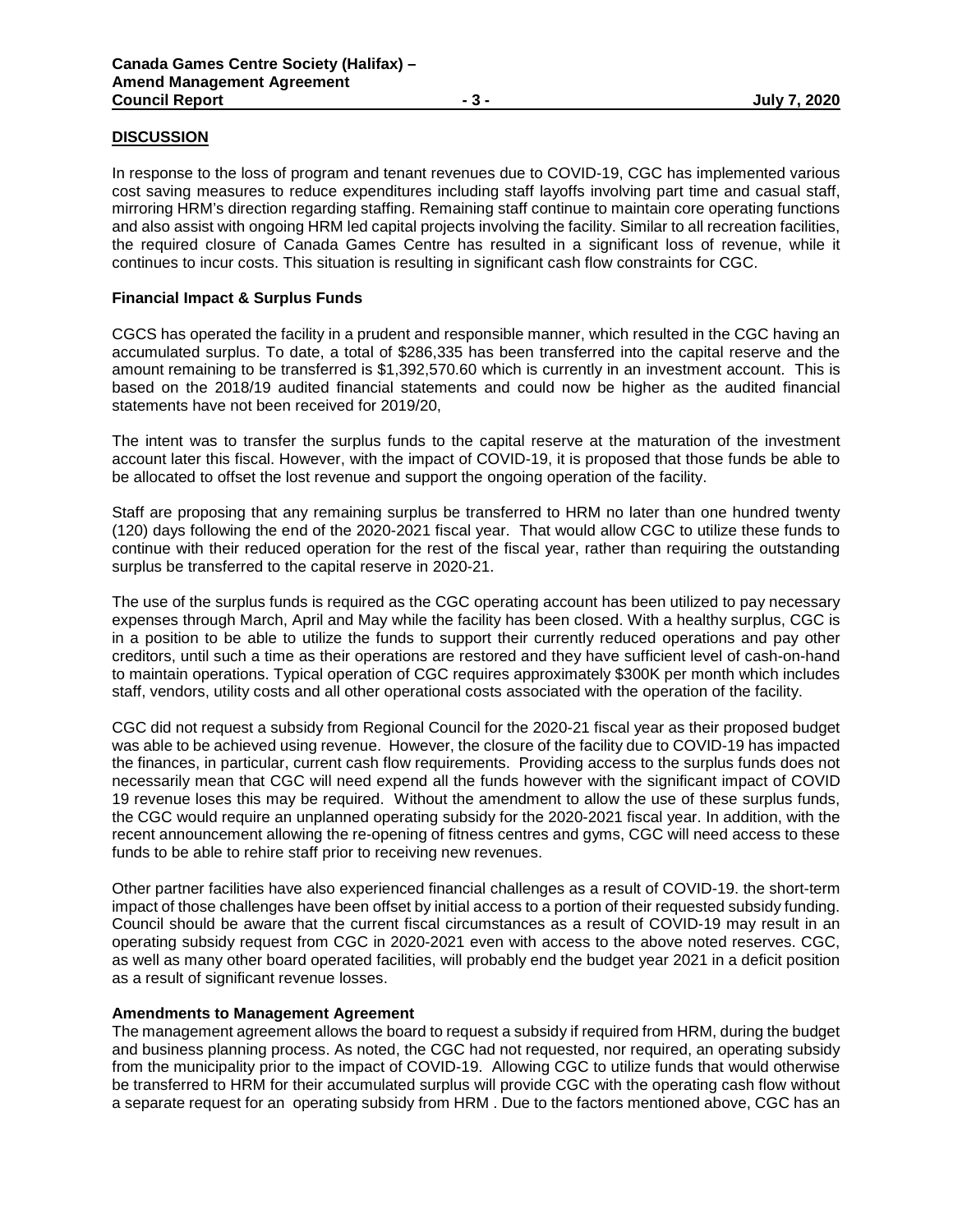immediate need to access funds for cash flow. Amendments to the existing management agreement are required to enable the CGC to access funds to operate the facility that are otherwise required to be transferred to HRM's capital reserve. As noted, if there are any remaining funds the remaining surplus is required to be transferred to the capital reserve after the end of the 2020-21 fiscal year on an agreed upon date, to be no later than 120 days following the end of 2020-21 fiscal year. That will ensure the operation of the facility is able to continue for the year without requirement for a subsidy.

The proposed key terms and conditions for the agreement to amend the management agreement are set out in Table 1.

| яn |
|----|
|----|

| Key Terms and Conditions for Agreement to Amend Management Agreement |                                                                                                                                                                                                                                                                                                                                                                                                                                                                                                                                                                                                                                                                                                                  |  |
|----------------------------------------------------------------------|------------------------------------------------------------------------------------------------------------------------------------------------------------------------------------------------------------------------------------------------------------------------------------------------------------------------------------------------------------------------------------------------------------------------------------------------------------------------------------------------------------------------------------------------------------------------------------------------------------------------------------------------------------------------------------------------------------------|--|
| Parties                                                              | Halifax Regional Municipality (HRM) and Canada Games Centre Society                                                                                                                                                                                                                                                                                                                                                                                                                                                                                                                                                                                                                                              |  |
| <b>Key Terms</b>                                                     | Amend the existing Management Agreement between HRM and CGCS to:<br>Permit Canada Games Centre Society to use accumulated surpluses to<br>$\bullet$<br>fund its approved operating budget as required during fiscal year 2020-<br>2021<br>Not require Canada Games Centre Society to transfer accumulated<br>$\bullet$<br>surplus to HRM during 2020-2021<br>Require Canada Games Centre Society to transfer accumulated surplus<br>$\bullet$<br>to HRM no later than 120 days following the end of fiscal year 2020-2021<br>All other terms and conditions of the Management Agreement shall<br>$\bullet$<br>remain in force and effect and shall apply fully to the Agreement to<br>Amend Management Agreement |  |

### **FINANCIAL IMPLICATIONS**

The proposed 2020-2021 operating budget does not include an operating subsidy for CGC. Utilization of these funds will reduce financial pressure on HRM's overall operating budget. The proposed amending agreement would require Canada Games Centre Society to transfer remaining accumulated surplus to HRM no later than 120 days following the end of fiscal year 2020-2021

### **RISK CONSIDERATION**

There are no significant risks associated with the recommendations in this report. The risks considered rate Low. To reach this conclusion, consideration was given to operational and financial risks. The management agreement requires regular reporting and budget review which will ensure the funds are only used for necessary operational requirements.

There is greater risk in not proceeding with the recommendation as that would result in the financial impacts of COVID-19 on the facility operation not being able to be mitigated and require HRM to provide a financial subsidy for CGCS.

### **COMMUNITY ENGAGEMENT**

The Canada Games Centre Society (Halifax) is comprised of members of the community.